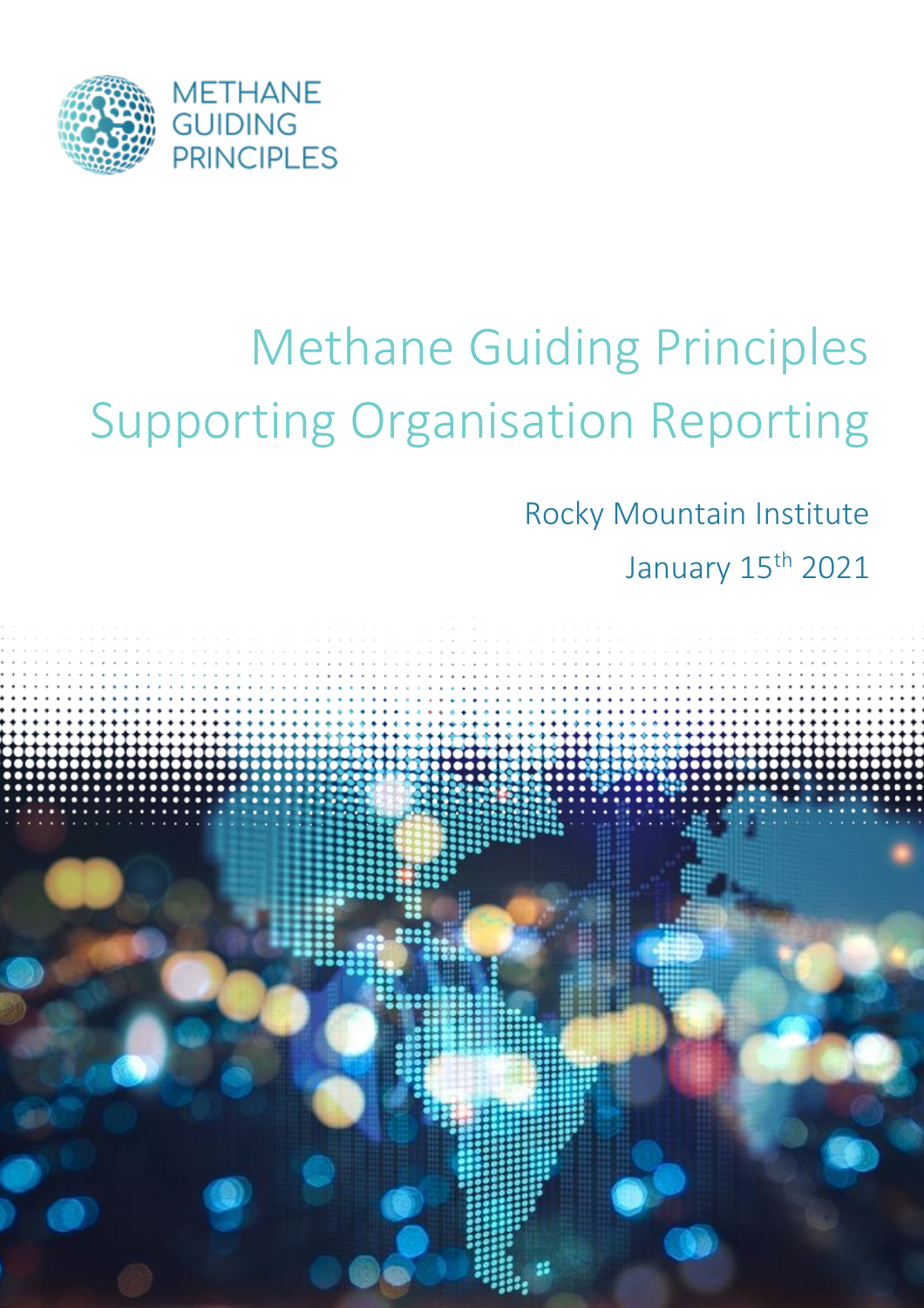

#### COMPANY: **Rocky Mountain Institute**

DATE: **January 15th 2021**

YEAR OF JOINING METHANE GUIDING PRINCIPLES: **2017**

SENIOR REPRESENTATIVE: **Jules Kortenhorst**

WORKING LEVEL REPRESENTATIVE: **Deborah Gordan**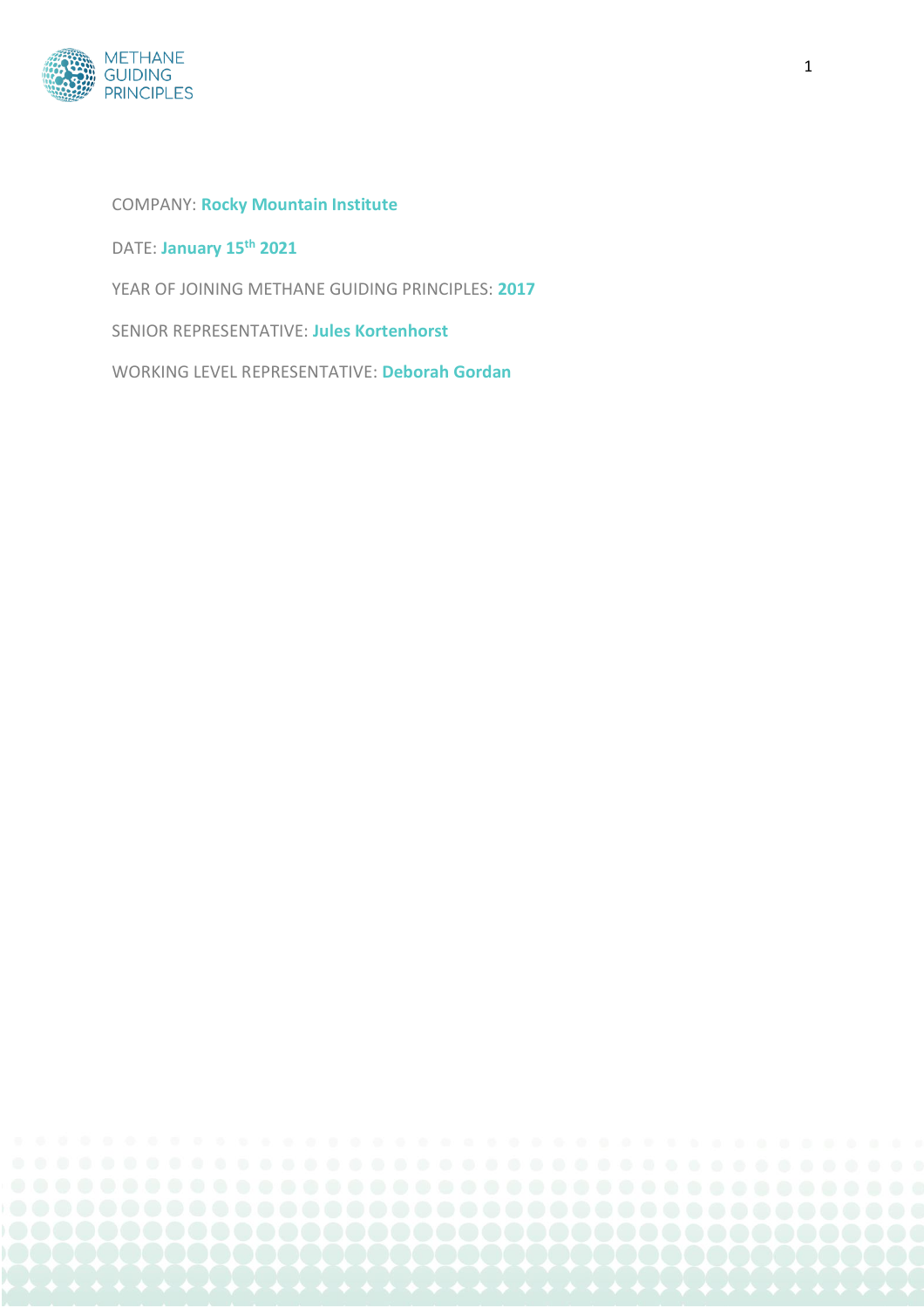

#### **Principle One:**

### Continually reduce methane emissions

| 2020 completed activity | 2021 intended activity |
|-------------------------|------------------------|
| Not Applicable.         | Not Applicable.        |

### **Principle Two:**

#### Advance strong performance across the gas supply chain

| 2020 completed activity | 2021 intended activity                                                                                                                                                                                                                                                        |
|-------------------------|-------------------------------------------------------------------------------------------------------------------------------------------------------------------------------------------------------------------------------------------------------------------------------|
| Not Applicable.         | The MiQ standard (see Principle Five) will be<br>expanded to include multiple segments of the<br>O&G value chain (gathering and processing, inc<br>LNG). This will result in supply chain<br>transparency and provide commercial<br>incentives for better methane management. |

### **Principle Three:**

### Improve accuracy of methane emissions data

|           | 2020 completed activity                                                                                                                                                                                                                                                                                                                                                                                                                                                                                                                                                                                                                                                                                                                                                                                                                                                                                                                                     | 2021 intended activity                                                                                                                                                                                                                                                                                                                                                                                                                                                                                                                                                               |
|-----------|-------------------------------------------------------------------------------------------------------------------------------------------------------------------------------------------------------------------------------------------------------------------------------------------------------------------------------------------------------------------------------------------------------------------------------------------------------------------------------------------------------------------------------------------------------------------------------------------------------------------------------------------------------------------------------------------------------------------------------------------------------------------------------------------------------------------------------------------------------------------------------------------------------------------------------------------------------------|--------------------------------------------------------------------------------------------------------------------------------------------------------------------------------------------------------------------------------------------------------------------------------------------------------------------------------------------------------------------------------------------------------------------------------------------------------------------------------------------------------------------------------------------------------------------------------------|
| $\bullet$ | Founding member of The Climate TRACE coalition. RMI<br>will contribute O&Gspecific knowledge to this effort. In<br>2020, RMI started work on comparing measured<br>(GOSAT satellite) and modeled (OCI+) methane<br>emissions from high-producing nations, including<br>Nigeria, Iran, Canada, and Kazakhstan, to provide<br>reconciliation with different data platforms and to<br>validate inventory and NDC inputs. This work will not<br>only improve confidence in measured and modeled<br>emissions' quantification, but enable targeted use of<br>future satellites and improve national O&G methane<br>inventories.<br>RMI launched the Climate Action Engine, which<br>provides a platform that overlays operating asset data<br>with methane emissions' quantifications using<br>inventories, measured and modeled data. RMI is<br>supporting research to enhance the usability of various<br>satellite and airborne data as well as modeled data. | Continue country-level analysis of<br>measured, modeled, reported O&G<br>methane emissions for global coverage.<br>Provide this information to Climate TRACE<br>to (1) help improve the accuracy of O&G<br>emissions and (2) develop real-time<br>evaluation capacity.<br>Update the MiQ standard with methodology<br>to improve methane emissions'<br>quantification accuracy. Work with CCAC's<br>technical guidance working group and with<br>academic institutions, such as Stanford and<br>METEC, to improve diagnostics methods to<br>reduce the uncertainty of reported data. |

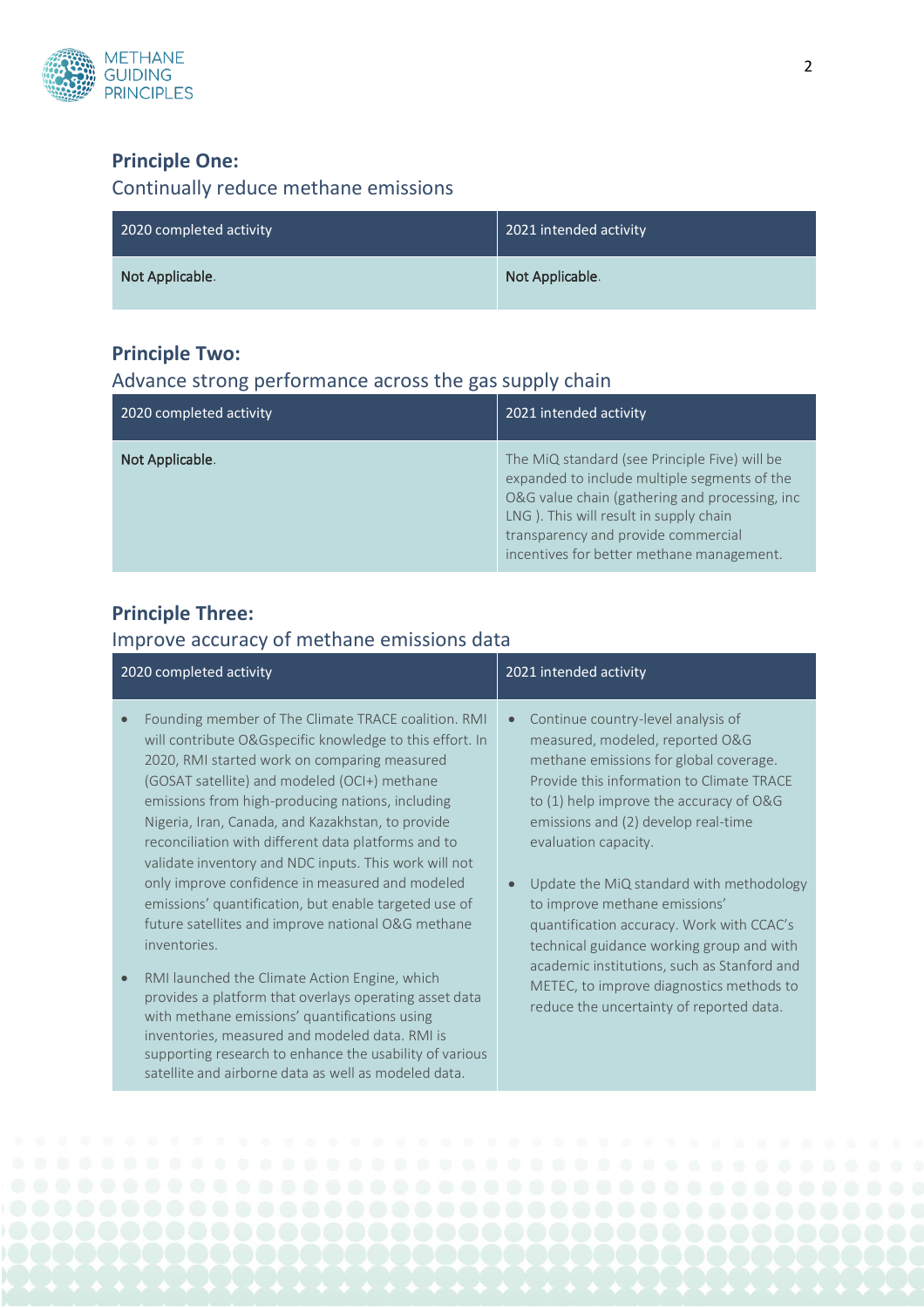

## **Principle Four:**

## Advocate sound policy and regulations on methane emissions

|           | 2020 completed activity                                                                                                                                                                                                                          | 2021 intended activity                                                                                                                                                 |
|-----------|--------------------------------------------------------------------------------------------------------------------------------------------------------------------------------------------------------------------------------------------------|------------------------------------------------------------------------------------------------------------------------------------------------------------------------|
|           | RMI and SystemIQ provided feedback and made<br>recommendations to the EU Methane strategy<br>roadmap.                                                                                                                                            | RMI, with our partners at SystemIQ, are<br>involved in the MGP EU policy working group,<br>aimed at developing new regulatory tools and<br>methane supply index.       |
|           | RMI published numerous blogs and articles<br>promoting sound methane policy requirements,<br>including new Colorado State Flaring Rules and the<br>EU methane strategy. RMI also published pieces on<br>the negative effects of the US rollback. | RMI intends to assist the new US administration<br>and US states to advocate for sounds methane<br>regulation, particularly in the areas of emissions<br>transparency. |
| $\bullet$ | RMI submitted key methane and O&G policy<br>recommendations to the US President-elect<br>Biden's transition team, including federal buy-<br>clean, emissions transparency and decarbonization<br>pathways study analysis bills.                  | Publish major report: "Know Your Oil & Gas" to<br>highlight CAE findings with policy<br>recommendations.                                                               |